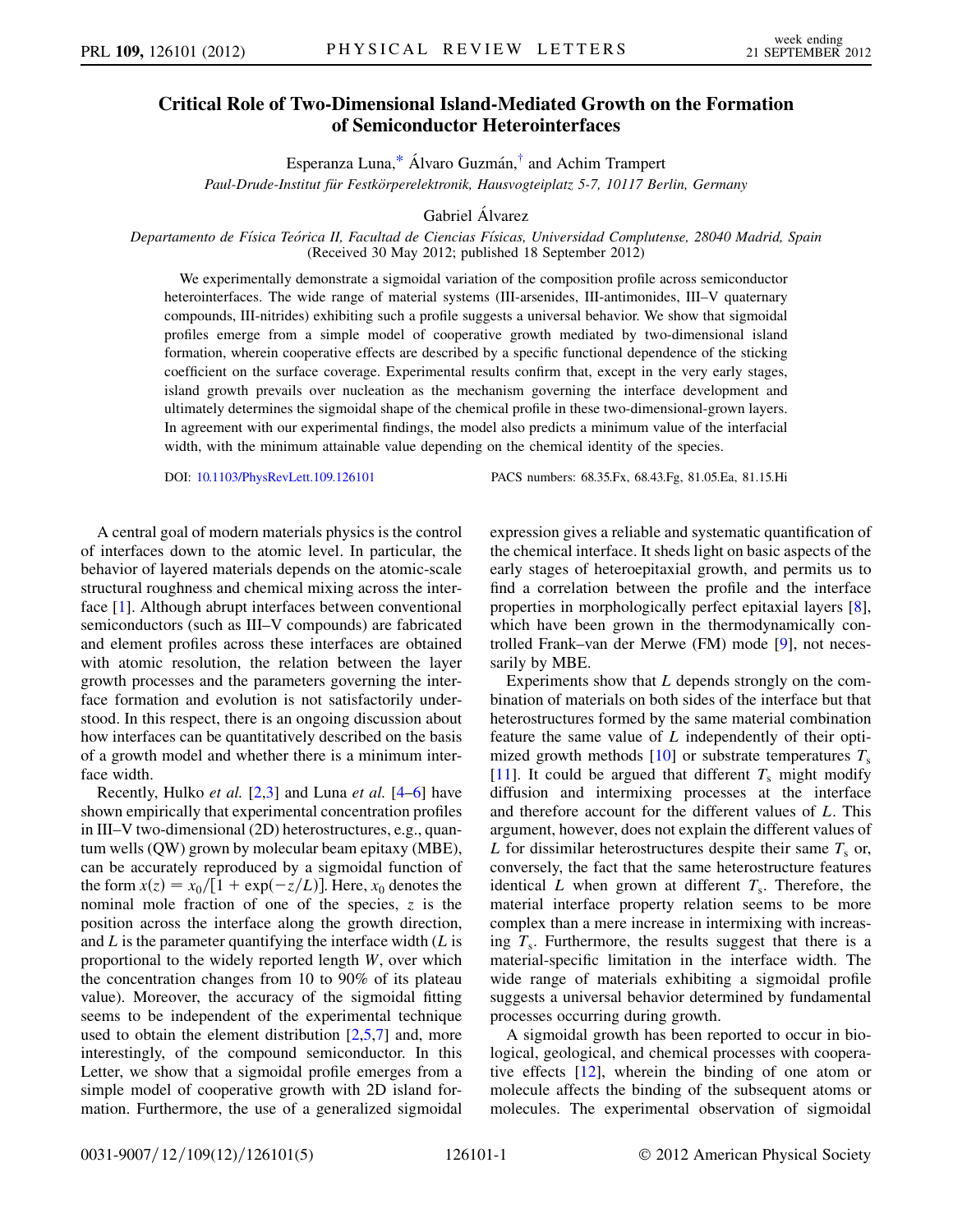profiles at semiconductor heterointerfaces suggests that similar phenomena occur in materials science. We infer that the species (atoms or molecules; hereafter we will use both terms indistinctly) which are involved in the growth and interface formation process form a strong cooperative system, where the binding affinity (quantified by the sticking coefficient s) changes with the amount of atoms that have already been bound. More concretely, we assume that the rate of adsorption of A atoms (let us consider the growth of a pseudobinary semiconductor alloy  $A_{x_0}B_{1-x_0}C$ on top of a binary compound  $BC$ ) is proportional both to the surface concentration of chemisorbed A atoms  $\sigma$  and to the surface concentration of free A sites ( $\sigma_0 - \sigma$ ), where  $\sigma_0$  is the total surface concentration of A sites:

$$
\frac{d\sigma}{dt} = \frac{s_1 J}{\sigma_0} \sigma(t) [\sigma_0 - \sigma(t)]. \tag{1}
$$

<span id="page-1-1"></span>Here,  $s_1$  is a parameter that depends on the material system (we will see later that it corresponds to the initial island growth sticking coefficient), and  $J$  is the impingement rate on an area of the substrate corresponding to one adsorption site  $[13,14]$  $[13,14]$  $[13,14]$ . If we assume that, after fast local rearrangements not described by a simple kinetic equation, the thickness  $\zeta$  is proportional to the time variable  $t$ , then the variation of the surface coverage of A atoms  $\theta = \sigma / \sigma_0$  is described by the differential equation described by the differential equation

$$
\frac{d\theta}{dz} = \frac{s_1 J}{r} \theta(z) [1 - \theta(z)], \tag{2}
$$

<span id="page-1-0"></span>where the constant  $r$  is the mean growth rate of the pseudobinary alloy. The solutions of Eq. [\(2](#page-1-0)) with initial conditions between zero and one are sigmoidal functions. Equations ([1\)](#page-1-1) and ([2\)](#page-1-0) feature a surface coveragedependent sticking coefficient  $s(\theta) = s_1 \theta(1 - \theta)$ . Incidentally we mention that the experimentally measured dentally, we mention that the experimentally measured value of the mole fraction x is simply proportional to  $\theta$ .

Comprehensive investigations on the MBE growth of the II–VI compound CdTe showed that the sticking coefficients for both the Cd and the Te atoms were not constant [\[15\]](#page-4-16). Based on a remarkably good fitting of their data, Litz et al. suggested the existence of a precursor state during MBE growth, in which atoms are physisorbed to the growing surface in the manner of Kisliuk's theory of precursor-mediated adsorption [\[15\]](#page-4-16). In his theory, Kisliuk distinguished two types of physisorbed molecules, intrinsic precursor molecules (IPMs) and extrinsic precursor molecules (EPMs), which are physisorbed above vacant and occupied chemisorption sites, respectively, albeit he as-sumed that adsorbed molecules are uncorrelated [\[16\]](#page-4-17). Ensuing computer simulations revealed that molecules adsorbed via an EPM mechanism tend to aggregate into 2D clusters or islands  $[17]$  $[17]$  $[17]$ . Becker *et al.*  $[13,14]$  $[13,14]$  extended Kisliuk's model to include these lateral positional correlations. In their model, Becker et al. addressed chemisorption as a combination of two mechanisms, each corresponding to the two types of precursor states introduced by Kisliuk: the IPMs are responsible for a seeding process in which a molecule is directly chemisorbed above a vacant site and serves as a nucleus for the formation of an island, while EPMs are responsible for island growth by initial physisorption above an occupied chemisorption site followed by lateral jumps, until a vacant chemisorption site is reached. In this latter process, attractive adsorbateadsorbate interactions enhance the precursor binding potential near the island edges, so that the EPMs will most likely become chemisorbed next to an already chemisorbed atom at the island edge, generating 2D compact Eden-type clusters [\[17–](#page-4-18)[19](#page-4-19)], as illustrated in Fig. [1.](#page-1-2) Furthermore, Becker et al. proposed the additive contributions of the (IPM) nucleation and (EPM) island growth terms to the sticking coefficient: for the nucleation process, they assumed a Langmuir form where the sticking coefficient is proportional to the fraction of empty sites, i.e., to  $s_0(1 - \theta)$ where  $s_0$  is the initial sticking coefficient [[9\]](#page-4-10), while for the island growth term they assumed dependencies such as  $\sqrt{1-\theta}$ , which do not lead to pure sigmoidal profiles.<br>To gain insight into the phenomena underlying the in-

To gain insight into the phenomena underlying the interface formation, we have generalized Eq. [\(2](#page-1-0)) by adding the Langmuir dependence of the seeding process (which describes independent nucleation sites that adsorb no more than one adsorbate and leads to a random spatial distribution of nucleation centers on the surface) to our growth term [Eq. ([2](#page-1-0))]. The latter describes the attractive adsorbateadsorbate interaction previously mentioned through the  $\theta(1 - \theta)$  dependence. Thus, Eq. ([2\)](#page-1-0) is extended to

<span id="page-1-3"></span>
$$
\frac{d\theta}{dz} = \frac{J}{r} \{ s_0 [1 - \theta(z)] + s_1 \theta(z) [1 - \theta(z)] \},\tag{3}
$$

<span id="page-1-4"></span>or, equivalently,

$$
\frac{d\theta}{dz} = \frac{1}{L(1+\theta_0)} [1-\theta(z)][\theta_0+\theta(z)].
$$
 (4)

Equations [\(3](#page-1-3)) and ([4](#page-1-4)) feature the generalized sticking coefficient

<span id="page-1-2"></span>

 $\bigcirc$  bottom surface  $\bigcirc$  occupied (top surface)  $\bigcirc$  perimeter sites (top surface)

FIG. 1 (color online). Schematic location of the chemisorbed atoms on a surface when (a) nucleation and (b) island growth dominates. The island-mediated growth proceeds via Eden cluster formation: in each growth step, empty perimeter sites nextneighbored to a seed (or to an occupied site) become occupied.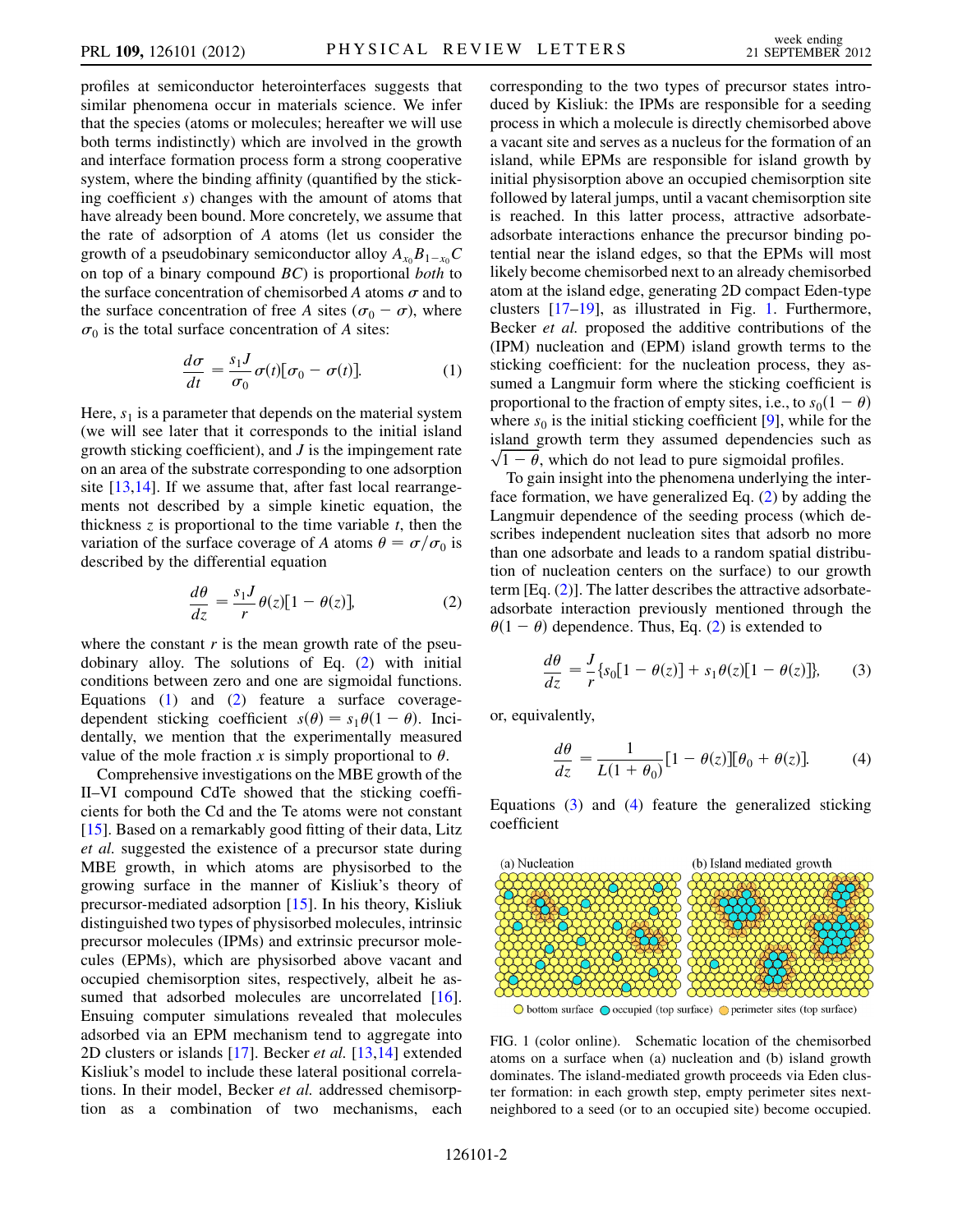<span id="page-2-1"></span>

FIG. 2. Variation of the profiles given by Eq. ([7\)](#page-2-0) as  $\theta_0 = s_0/s_1$ <br>ranges from  $10^{-2}$  to  $10^2$ . The limit  $\theta_0 \gg 1$  corresponds to ranges from  $10^{-2}$  to  $10^{2}$ . The limit  $\theta_0 \gg 1$  corresponds to nucleation while the limit  $\theta_0 \ll 1$  corresponds to island growth nucleation, while the limit  $\theta_0 \ll 1$  corresponds to island growth.

$$
s(\theta) = s_0(1 - \theta) + s_1\theta(1 - \theta); \tag{5}
$$

<span id="page-2-3"></span>the fraction  $\theta_0 = s_0/s_1$  denotes the ratio of the initial<br>sticking coefficients from the nucleation and island growth sticking coefficients from the nucleation and island growth terms, respectively, and

$$
L = \frac{r/J}{s_0 + s_1}.\tag{6}
$$

We remark that this equation gives the aimed connection between the interfacial profile, the growth process, and the material system. In particular, it gives the quantitative relation between the interface width  $L$ , the kinetic parameters r and J, and the microscopic parameters  $s_0$  and  $s_1$ . Furthermore, it refines the definition of an abrupt interface. Since  $s_0 + s_1 \le 2$ , a nonvanishing interface width is predicted for any semiconductor heterointerface.

<span id="page-2-0"></span>The general solution of Eq. [\(4\)](#page-1-4) can be written in the form

$$
\theta(z) = 1 - \frac{1 + \theta_0}{1 + e^{(z - z_0)/L}},\tag{7}
$$

where  $z_0$  is an integration constant that merely shifts the z coordinate. Information on the main processes governing the growth and interface formation can be gained from inspection of Eq. [\(7\)](#page-2-0). In Fig. [2](#page-2-1) we plot the profiles obtained from Eq. ([7\)](#page-2-0) with  $\theta(0) = 0$  [which corresponds to  $z_0 = -I \ln(\theta_0)$ ] and  $\theta_0$  ranging from  $10^{-2}$  to  $10^2$ . The asym- $-L \ln(\theta_0)$  and  $\theta_0$  ranging from  $10^{-2}$  to  $10^2$ . The asymmetry of the profiles is a quantitative measure of the metry of the profiles is a quantitative measure of the relative weight of the nucleation and the island growth terms: in the limit  $\theta_0 \gg 1$ , i.e.,  $s_0 \gg s_1$ , where nucleation<br>is the only mechanism, the profiles are very asymmetric is the only mechanism, the profiles are very asymmetric and tend to  $\theta(z) = 1 - \exp(-z/L)$ ; the asymmetry of the profiles decreases with  $\theta_0$  and at  $\theta_0 = 1$  i.e. when  $s_0 =$ profiles decreases with  $\theta_0$ , and at  $\theta_0 = 1$ , i.e., when  $s_0 = s_1$ , an inflection point appears in the profile: finally in  $s<sub>1</sub>$ , an inflection point appears in the profile; finally, in the limit  $\theta_0 \ll 1$ , where island growth dominates, we<br>recover the pure symmetric sigmoidal profile  $\theta(z)$ recover the pure, symmetric sigmoidal profile  $\theta(z) = 1/[1 + \exp(-z/L)]$ . Note however that if  $s_0 = 0$  the  $1/[1 + \exp(-z/L)]$ . Note, however, that if  $s_0 = 0$  the solution of the differential Eq. (2) with  $\theta(0) = 0$  is identi-solution of the differential Eq. [\(2](#page-1-0)) with  $\theta(0) = 0$  is identically zero, which shows that nucleation must always exist cally zero, which shows that nucleation must always exist. However, in this case, 2D island growth occurs from the very early stages of the interface formation, since very few but already existing nuclei are sufficient to promote further atom attachment at their rims (Eden growth, cf., Fig. [1\)](#page-1-2). Initially, this process is less efficient than seeding, and takes more time to increase the composition profile to significative values.

We have analyzed experimental element profiles using the functional form in Eq. ([7](#page-2-0)) and derived  $\theta_0$  and L for different III–V semiconductor heterostructures. We have investigated more than 60 samples comprising 2D morphologically perfect III-arsenides, III-antimonides, quaternary III–V alloys, and III-nitrides heterostructures, which were fabricated using different methods. High-resolution and analytical transmission electron microscopy techniques have been used to quantitatively determine the change in stoichiometry across the interfaces. Representative results are summarized in Table [I.](#page-2-2) As observed, in all cases, regardless of the materials system and of the growth

<span id="page-2-2"></span>TABLE I. Parameters obtained from nonlinear fittings of the experimental profiles of 2D morphologically perfect III–V semiconductor heterostructures to the theoretical profile of Eq.  $(7)^{a}$  $(7)^{a}$  $(7)^{a}$ .

| Material                                                | Ref.               | Growth method | $x_0(\%)$             | $\theta_0$                     | L(ML)                  | $R^2$  |
|---------------------------------------------------------|--------------------|---------------|-----------------------|--------------------------------|------------------------|--------|
| $\text{Al}_{x_0}\text{Ga}_{1-x_0}\text{As}/\text{GaAs}$ |                    | <b>MBE</b>    | $29.46 \pm 0.02$      | $(1.7 \pm 0.8) \times 10^{-3}$ | $1.65 \pm 0.02$        | 0.9997 |
| $In_{x_0}Ga_{1-x_0}As/GaAs$                             |                    | <b>MBE</b>    | $39.8 \pm 0.06$       | $(5.5 \pm 0.7) \times 10^{-3}$ | $1.31 \pm 0.01$        | 0.9996 |
| $In_{x_0}Ga_{1-x_0}As/GaAs$                             |                    | <b>SPE</b>    | $34.2 \pm 0.02$       | $(2.3 \pm 1.8) \times 10^{-3}$ | $1.61 \pm 0.03$        | 0.9991 |
| $In_{x_0}Ga_{1-x_0}As/GaSb$                             | $\lceil 20 \rceil$ | <b>MBE</b>    | $49.2 \pm 2$          |                                | $1.0 \pm 0.1$          |        |
| $In_{1-x_0}Ga_{x_0}Sb/InAs$                             | $\lceil 21 \rceil$ | <b>MBE</b>    | $81 \pm 3$            | $(1 \pm 1) \times 10^{-2}$     | $1.3 \pm 0.1$          | 0.9970 |
| (In, Ga)(As, N)/GaAs                                    |                    | <b>MBE</b>    | (In) $32.6 \pm 0.2$   | $(2.1 \pm 2.2) \times 10^{-3}$ | $1.62 \pm 0.03$        | 0.9990 |
|                                                         |                    |               | (N) $5.7 \pm 0.1$     | $(1.5 \pm 0.7) \times 10^{-2}$ | $1.3 \pm 0.1$          | 0.9892 |
| (In, Ga)(As, N)/GaAs                                    | [4, 22]            | <b>MBE</b>    | $(In)$ 34.4 $\pm$ 0.1 | $(2.9 \pm 2.5) \times 10^{-3}$ | $1.45 \pm 0.03$        | 0.9996 |
|                                                         |                    |               | (N) $4.33 \pm 0.06$   | $(6.7 \pm 5.4) \times 10^{-3}$ | $1.0 \pm 0.1$          | 0.9988 |
| $In_{x_0}Ga_{1-x_0}N/GaN$                               |                    | <b>MOCVD</b>  | $23.9 \pm 0.2$        | $(1.8 \pm 0.4) \times 10^{-2}$ | $1.5 \pm 0.1$          | 0.9986 |
| $In_{x_0}Ga_{1-x_0}N/GaN$                               | $\lceil 23 \rceil$ | <b>MOCVD</b>  | $7.15 \pm 0.02$       | $(1 \pm 1) \times 10^{-3}$     | $(0.177 \pm 0.002)$ nm | 0.9995 |

<sup>a</sup>Growth methods: molecular beam epitaxy (MBE), solid phase epitaxy (SPE), metal-organic chemical vapor deposition (MOCVD). References are given for data taken from the bibliography. As a measure of the overall quality of the fit, we include in the last column the coefficient of determination  $R^2$ .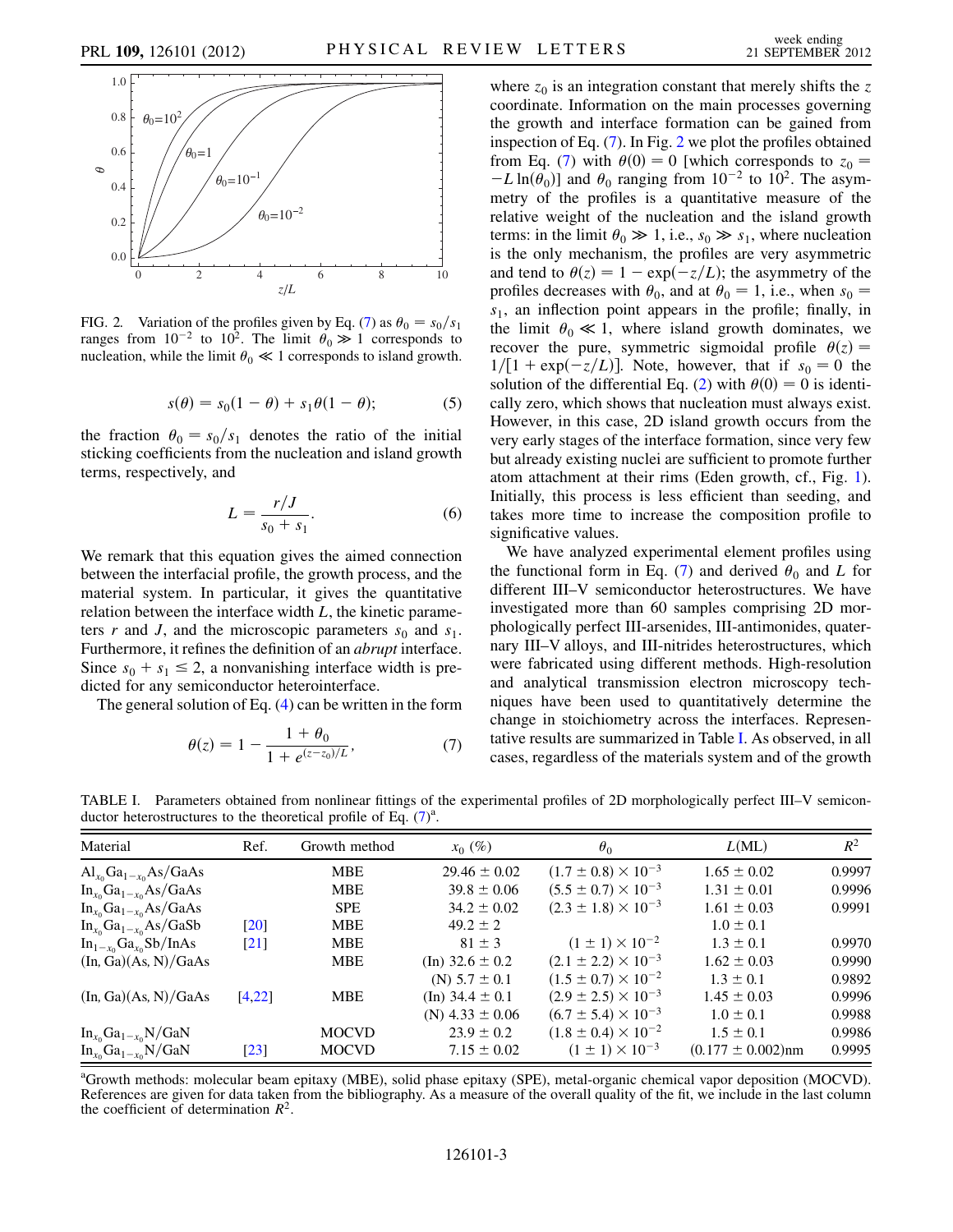method, the largest values for  $\theta_0$  are  $\theta_0 \approx 2 \times 10^{-2}$ ,<br>which after due consideration for accuracy are consistent which, after due consideration for accuracy, are consistent with a pure sigmoidal appearance of the experimental curves. Heterostructures formed by the same material combination feature the same  $L$  value. The slight difference in  $L$  for  $(In, Ga)As/GaAs$  interfaces formed by MBE and solid phase epitaxy (SPE), respectively, arises from experimental uncertainties at SPE. Despite the complexity in the growth and composition determination of  $(In, Ga)(As, N)/GaAs$  interfaces, high-quality heterostructures exhibit  $L_{\text{In}} = 1.4{\text -}1.6$  ML and  $L_{\text{N}} = 1{\text -}1.3$  ML, even if grown at different laboratories. Additionally, L varies with the combination of materials at both sides of the interface. As an example of these data and of the resulting fits, we show in Fig.  $3(a)$  an experimental profile across an  $(AI, Ga)As/GaAs$  interface with  $L = 1.6$  ML, while Figs.  $3(b)$  and  $3(c)$  correspond to the In and N distributions, respectively, across an  $(In, Ga)(As, N)/GaAs$  QW. In this case, the fit yields  $L_{\text{In}} = 1.6 \text{ ML}$  and  $L_{\text{N}} = 1.3 \text{ ML}$  for the  $(In, Ga)(As, N)/GaAs$  interface, while for the GaAs/(In, Ga)(As, N) interface we obtain  $L_{\text{In}} = 1.7 \text{ ML}$ and  $L<sub>N</sub> = 1.3$  ML (cf., Table [I\)](#page-2-2). In all our experiments, we have found neither significant asymmetric distribution with an exponential-like behavior nor curves reflecting  $\theta_0 \approx 1$ .<br>Furthermore, the experimental data are remarkably well Furthermore, the experimental data are remarkably well reproduced by sigmoidal profiles, like those represented in Fig. [3.](#page-3-1) We thus conclude that, in spite of the ubiquitous nucleation term, the EPM-mediated 2D island growth mechanism is the primary process at the forming interfaces and determines the general shape of the transition zone at the heterointerface. Note that, although the exact adsorption processes occurring in the epitaxy of semiconductors are generally unknown [\[24\]](#page-4-24), it is very well established by reflection high-energy electron diffraction or scanning tunneling microscopy measurements that in the FM growth mode the completion of the layers occurs in an islandmediated 2D process [\[25\]](#page-4-25).

Furthermore, our comparative analysis of several III–V heterostructures reveals a limitation in the interface width,

which is specific to each material system, in agreement with the predicted limit in the value of  $L$ . As shown above, the interface width L contains information both on the growth kinetics and on the adsorbate-surface relation (through  $s_0$ ) and  $s<sub>1</sub>$ ). In general, the magnitude of the sticking coefficient and the adsorption dynamics are ultimately determined by the exact details of the potential energy surface (PES) that describes the particular molecular-surface interaction and is specific to a given molecule-surface system [\[9](#page-4-10)]. Our experimental findings suggest that, for samples grown under optimized conditions  $[10]$ , the minimum attainable interface width is not kinetically driven, but thermodynamically driven, through the adsorbate-surface interaction. The experimental results support this hypothesis. The width L at the  $A_{x_0}B_{1-x_0}C/BC$  interface would be determined ultimately by the  $A_{\text{adsorbate}} - BC_{\text{surface}}$  PES, which depends on the chemical identity of the surface and adsorbing atoms. Hence, the different values of  $L$  for  $(Al, Ga)As/GaAs$  compared to  $(In, Ga)As/GaAs$  (cf., Table [I\)](#page-2-2) may arise from the different PES in the  $Al<sub>adsorbate</sub> - GaAs<sub>surface</sub>$  and In<sub>adsorbate</sub> - GaAs<sub>surface</sub> systems, respectively, and, similarly, the  $In<sub>adsorbate</sub> - GaAs<sub>surface</sub> interaction will differ$ from the  $In<sub>adsorbate</sub> - GaSb<sub>surface</sub>$  one, therefore leading to distinct values of L in the  $(In, Ga)As/GaAs$  and  $(In, Ga)As/GaSb$  material systems, as experimentally observed. Finally, the intriguing identical  $L$  for high-quality  $(\text{In, Ga})(\text{As}, \text{N})/\text{GaAs}$  QWs regardless of the growth procedure or laboratory is also explained because the PES would be similar in all cases. Equation [\(6\)](#page-2-3) also predicts a dependence on the substrate orientation because the PES (and hence  $s_0$  and  $s_1$ ) depends on the crystallographic orientation of the surface above which growth proceeds.

Finally, we would like to point out that there is a close relation between Eq. [\(3](#page-1-3)) and a similar equation obtained in the context of silicon oxidation  $[26]$ , where a sigmoidal behavior was also reported. Although seemingly dealing with a different problem, it has been recently shown that the initial stages of Si(001) oxidation are determined by a combination of a Langmuir-type adsorption and 2D island

<span id="page-3-1"></span>

<span id="page-3-0"></span>FIG. 3 (color online). Experimental composition profile (open symbols) and sigmoidal function fits (solid line) across (a) an interface of  $(A, Ga)As/GaAs$ . (b) and (c) represent the In and N profiles, respectively, across the interfaces in the QW structure  $(In, Ga)(As, N)/GaAs$ . The experimental relative error of the data points is typically 1.5% for Al and In and 4.6% for N. (The growth direction goes from left to right.)